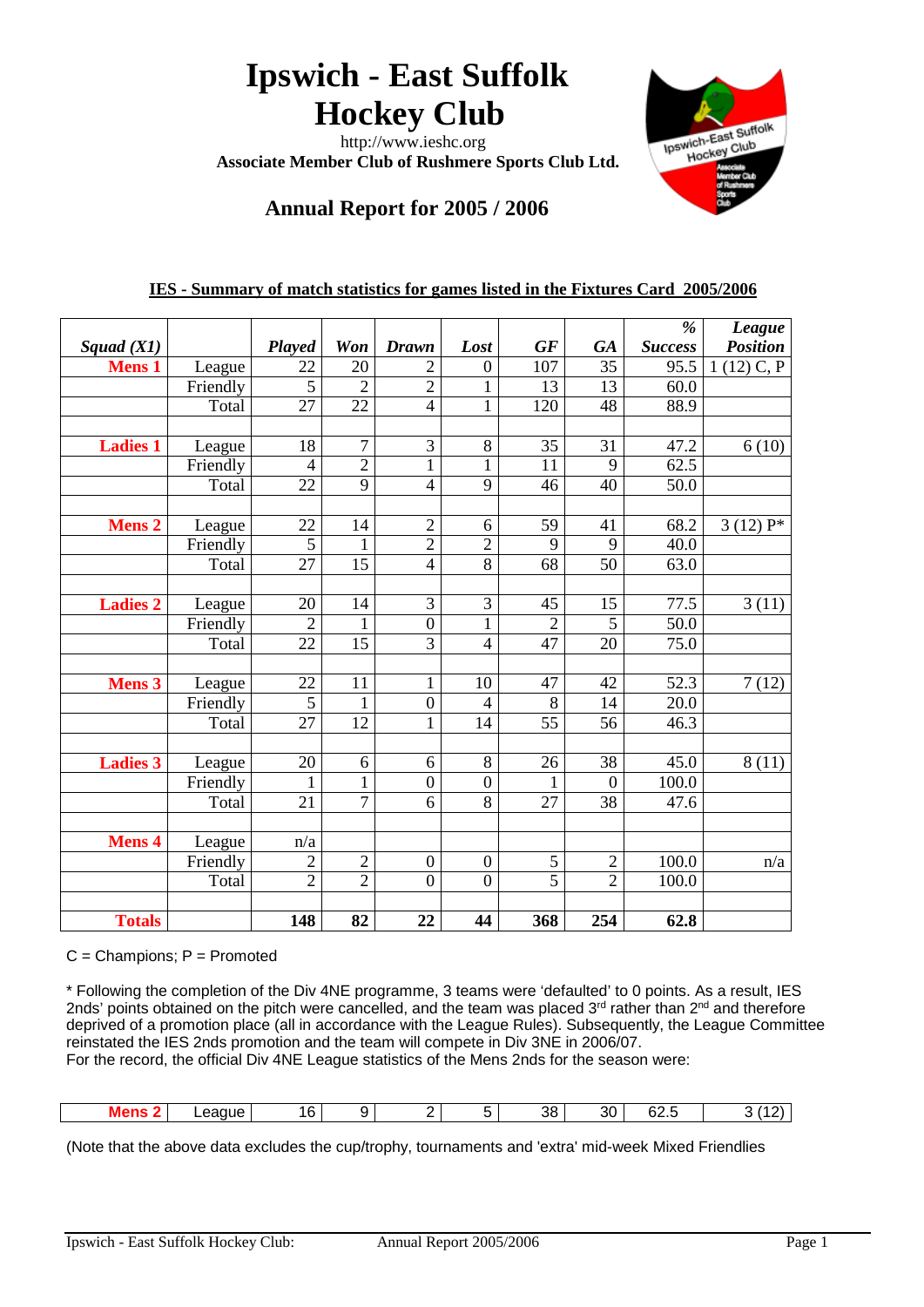#### **Editorial (***by Chris Hatch***):**

On the hockey field the Club had a fine season during 2005/06 from which the Mens 1sts and Mens 2nds won promotion and the Mens 3rds, Ladies 1sts, 2nds and 3rds all had good finishes in their respective divisions. The progress achieved certainly helped to keep everybody in a positive and buoyant frame of mind and members looked forward to their weekly game.

Post-season, the Ladies won the 2<sup>nd</sup> division of the Suffolk Summer League and the Men came 3<sup>rd</sup> in the one Mens division (behind Ipswich and Bury).

We continue to maintain excellent relationships with Rushmere Sports Club - grateful thanks are due to Sonia & John Wyatt (for the Teas), Roger Osborne, Avril Adams in her Rushmere capacity and others. Off the pitch it is worth recording that IES again provided a considerable part of the Suffolk HA's management including Chairman (John Adams), Hon Treasurer (Chris Hatch), Suffolk Indoor League Organiser (Chris Hatch), Schools Committee Rep to the SHA (John Adams), Suffolk Schools & Youth Chairman (Ian Reed), Suffolk Schools & Youth Treasurer (Ian Watson), Suffolk Schools & Youth Secretary (David Walsh), Girls U-17 Manager/Coaches (Debbie Godfrey, Maria Whelan, Amanda Todd), Boys U-16 Coach (Ian Reed), Suffolk Mini Hockey Organiser (Ian Reed). No other Suffolk club comes remotely near this level of commitment to organising the sport in and around our County.

The Club's interactive club web site, www.ieshc.org, designed and managed by Andrew Keedle, continued to be developed and provided the Club with a professional and powerful resource to distribute all sorts of information on what we are about and how we organise ourselves. It was updated and refreshed on almost a daily basis and few other clubs come anywhere near this level of web-enabled communications and members feedback capability.

The Club's social & fundraising programme was successful with several enjoyable events (refer also to the Secretaries' report below).

Our youth coaching programme again proved highly popular and of enormous importance to the long term future of the Club and for which the Youth sub-committee and coaches under the leadership of Ian Reed, with strong coaching support from Steven Farrow, Chris Hatch, John Oakley and Geoffrey Reed deserve special recognition and thanks.

#### **EHA Mens Cup & Ladies Vase. Summary of results**

| <b>Competition</b>                                                                             | Played Won Drawn |          | Lost | GF | GA | <b>Venues</b> |
|------------------------------------------------------------------------------------------------|------------------|----------|------|----|----|---------------|
| Men, EH Vets Cup/Plate                                                                         |                  | $\Omega$ |      |    |    | 2 Away        |
| Ladies, EHA Trophy*                                                                            |                  | $\Omega$ |      |    |    | 1 Home        |
| * The Mens Vets drow 2-2 with Easteste (Hampshire) in the Dlate round but lost 10-0 on strokes |                  |          |      |    |    |               |

The Mens Vets drew 2-2 with Eastcote (Hampshire) in the Plate round but lost 10-9 on strokes The Ladies drew 2-2 with Bourne (Lincs) and won the game 3-2 on strokes before losing to Richmond in Rnd 2.

#### **Outdoor Tournament & Indoor competitions. Best results during 2005/06:-**

Ladies Runners-up, Suffolk Indoor League. Winners Suffolk Summer League Div 2. Men Runners-up, Suffolk Indoor League Cup and leading Club team in the Suffolk Indoor League.

#### News from the Annual General Meeting on 5<sup>th</sup> June 2006

The following elections were made at the AGM (or by subsequent committee appointment): President, John Taylor; Chairman, John Adams; Secretary, Laura Collinson; Business Manager, Men's Team Secretary, Astro Pitch Liaison & Umpire Appointments Officer, Chris Hatch; Ladies Team Secretary, Claire Pearsons Social Sub-Committee,; Mel Maguire, Louise Fletcher, Faye Godden, Gill Burch Youth Officer, Ian Reed Press Officer, Laura Collinson **Suffolk County Liaison Officer, Steven Farrow** Ladies League Liaison Officer, John Adams Web Site Manager, Andrew Keedle

#### **Position Men Ladies**

**Head Coach** 

1st X1 Captain/V-Captain **Steven Farrow /** *vacancy* **Communist Contain** Captain/V-Captain Steven Farrow / *vacancy* Communist Captain 2nd X1 Captain / V-Captain Jason Pettit / Peter Day 2nd X1 Captain/ V-Captain Jason Pettit / Peter Day Sam Simpson / Mel Mag<br>3rd X1 Captain/ V-Captain Hugh Rowland / Barrie Whelpton Fiona Tozer / Kim Caley 4 'Hugh Rowland / Barrie Whelpton Fiona Tozer / K<br>John Wright / vacancy Fional Rot applicable 4th X1 Captain/ V-Captain John Wright / *vacancy Not applicable* Mixed X1 Captain / Secretary Simon Martin / *vacancy* Indoor League Captain **State Canada Jacket Captain** Jason Pettit (A); James Nayler (B) Indoor League Captain Jason Pettit (A); James Nayler (B) Maria Whelan (A); Gill Burch (B)<br>Fixtures Secretary **Graham Ramsden** Mamanda Todd Fixtures Secretary Craham Ramsden<br>
Fixtures Secretary Amanda<br>
Today Amanda Todday Amanda Todday Amanda Todday Amanda Todday Amanda Todday Amanda Todday Amanda Todday Amanda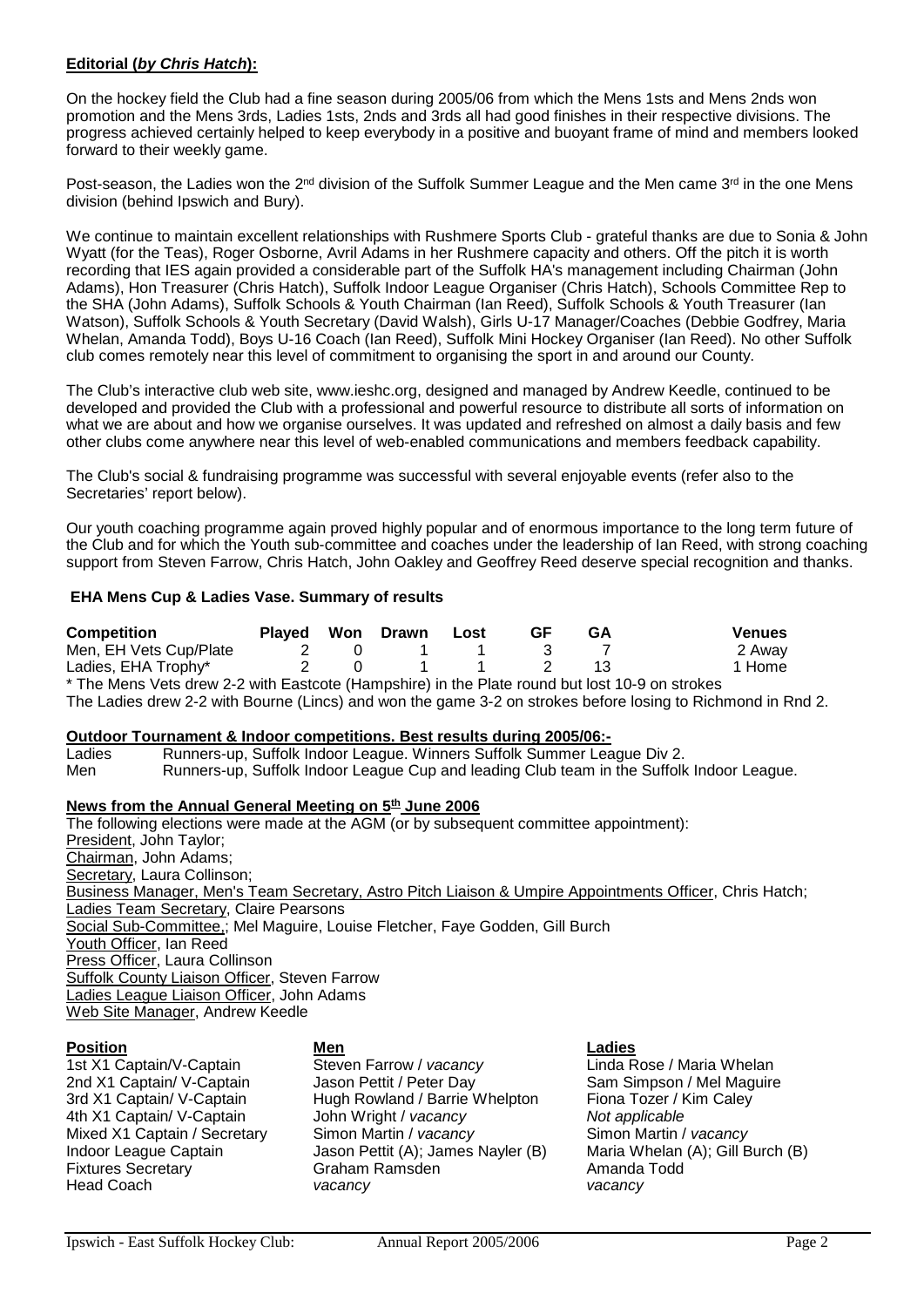# **Other Matters reported on at the AGM:-**

# **(i) Chairman's Report (John Adams);**

"What a difference a year makes!" After some difficult seasons we finished with both our Mens 1sts and 2nds promoted and the Mens 3rds achieving a solid mid-table finish. Altogether a really good year for the Mens teams. The Men have taken a decision to expand to four league teams for 06/07. The Ladies 1sts consolidated their position in East Div 2C whilst the 2nds were always competitive in finishing 3<sup>rd</sup> in the Suffolk Premier and the 3rds did well to achieve a lower mid-table finish.

Ian Reed again ran the Club's youth coaching scheme which typically involved 20-30 young players in the 10-14 age-group being coached at Copleston on Sunday mornings or playing in the various local junior leagues and tournaments. A vote of thanks is due to Ian and the other coaches (including John Oakley, Steven Farrow, Chris Hatch and Ian Watson) who ran the youth coaching throughout the season.

The Social side of the club did not see quite so many functions as usual but those run, Club Day, Craft Faryre, the Xmas Dinner, Race Night and the Annual Dinner were all well attended and very successful. It was good to see some 'old' faces at the Annual Dinner which marked the 20<sup>th</sup> year since the formation of the Club in May 1986. The 'Richard Gray Memorial Tournament' held on May 14th was enormously well supported and a considerable sum of money was donated to 'Breast Cancer Care' in Richard's memory.

Finally, thanks to all the Committee members and especially Chris Hatch, Laura Collinson, all the Team Captains and others who all make important contributions to the running of the club.

#### **(ii) Business Manager's Report (Chris Hatch);**

At the end of our 8th season after moving to Rushmere Sports Club, it is a pleasure to report that we have generally continued to pay our way, although a financial loss of £1728.90 was recorded following a decision to reduce senior subscriptions to £40. We enjoyed a successful season with two teams promoted and it was good to welcome quite a lot of new members to the club.

This last winter was good for weather with a minimal number of the league games postponed. After September, very few Friendly games were played – reflecting the view now pertaining that hockey is mainly about the League programmes. Mixed hockey thrived with fairly regular mid-week fixtures, although no income or expenditure was recorded in the accounts as it was played and paid for on a day-to-day meet-costs basis.

The 'Copleston Contract' started from 1<sup>st</sup> September 1998 and we have now completed the  $8<sup>th</sup>$  season of 10 under this agreement. This guarantees us the three Saturday and Sunday morning youth coaching slots until 2008, together with the usual Wednesday evening training time, all at 20% discounts plus a further £10 reduction on Saturday bookings. We paid the agreed capital payment four seasons ago and we have been continuing to note the benefits of the associated discounts for each booking used. Without this arrangement, the Club would not be runable (on the basis that we now play all home hockey on astro - or don't play at all !) and this contract is a vital component in our ongoing viability. It must be added that we derive enormous benefit from the Copleston 'SportsLink' scheme in terms of pitch availability and price reduction and the basis of the youth coaching programme. Once again it needs to be emphasised that the members who run the youth coaching programme are providing the whole club with a de-facto subsidy on their hockey costs. For 06/07, Copleston will be re-surfaced to a high hockey playing specification and we are intending to play more games there as well as consolidate the Ladies and Mens training there on Wednesday evenings.

I should like to thank the team secretaries and/or captains for clear, concise and timely accounting of income and expenses. The 'traditional' contributions of those who waived most travelling expenses, goalkeepers who provided their own kit and also by those who absorbed costs such as phone calls are gratefully acknowledged. The overall financial position has been deliberately impaired again this year and we need to take this forward with due caution. The club does have a tangible amount in the bank, at present, but that is some £9,000 less than we have had to earn by fund-raising since we started IES in 1986.

#### **(iii) Secretaries Report (Laura Collinson)**

7 committee meetings enabled the club to continue to provide great hockey for all abilities.

Dates on of the meetings were;

12.07.05, 30.08.05, 29.09.05, 22.11.05, 4.1.06, 28.02.06 and 10.04.06

Each month the committee met and discussed various aspects of club management including;

Finance, Youth , Playing Matters, Fixtures, Indoor League, Men's 4<sup>th</sup> Team , Richard Gray Memorial Tournament , Social and Club Charter Mark.

Attendance was very good throughout the season with on average 10 committee members being there at each meeting. Meeting minutes were produced and then circulated to committee to keep a record of the meeting. Club members were advised of dates of meetings and encouraged to add items to the agenda.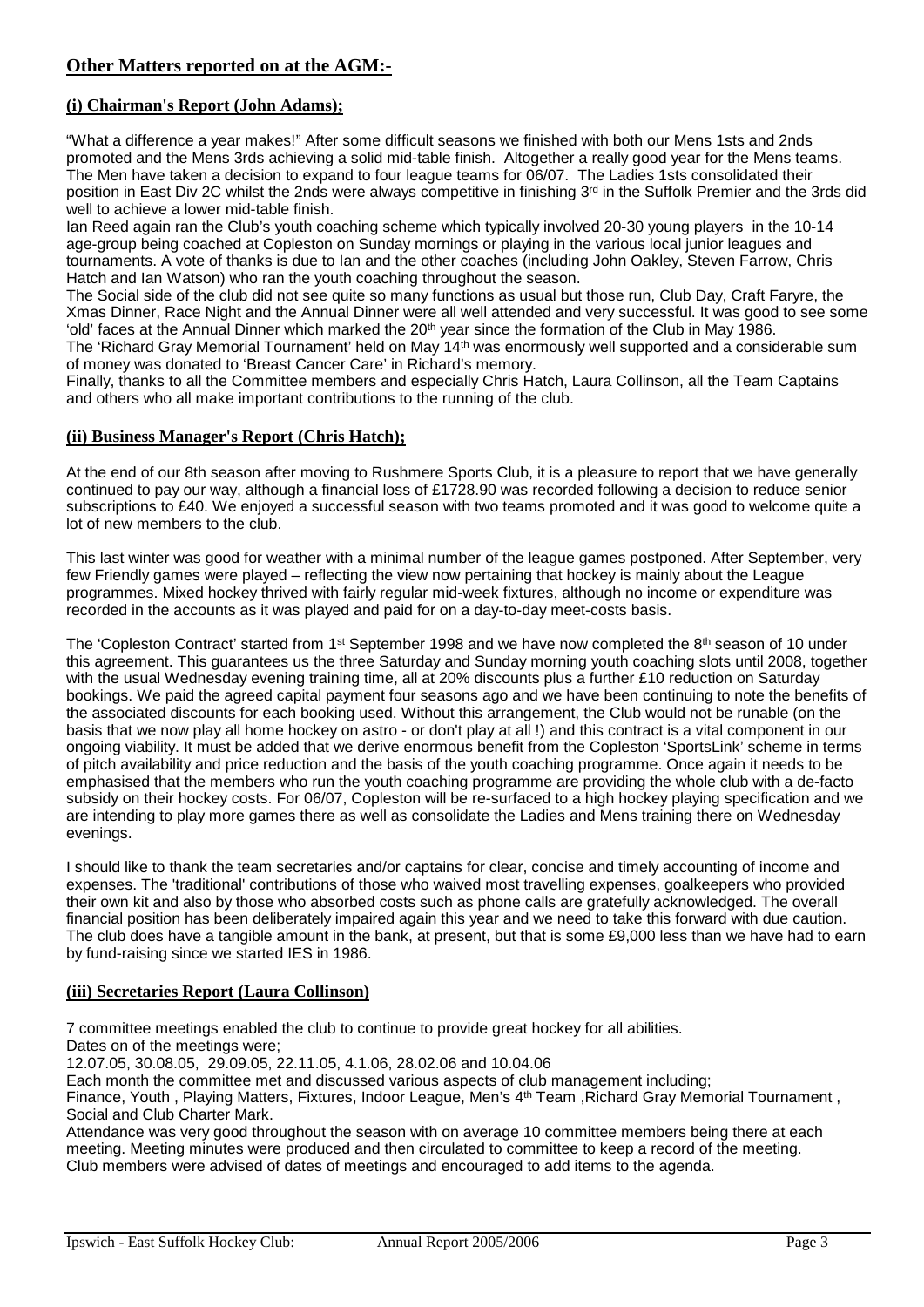# **(iv) Social & Fundraising Report (Laura Collinson writes);**

Unfortunately the club did not have a volunteer to coordinate this year's for social activities, however thanks various club members organised events to enable the club's social calendar to continue. Thank you to all members who made the events possible and so successful.

Social events included;<br>Craft fair Rushmere Sports Centre 20.11.05<br>Rushmere Sports Centre 10.12.05 Christmas curry and cracker night Rushmere Sports Centre 10.12.05<br>Race night Rushmere Sports Centre 24.02.06 Race night **Rushmere Sports Centre** 24.02.06<br>Club Dinner Dance 20<sup>th</sup> Elizabeth Hotel Felixstowe 6.05.06 Elizabeth Hotel Felixstowe **6.05.06**<br>Tuddenham Road 6.05.06 Richard Gray's Spirit in Hockey Various hockey tours took place throughout the season including Hearn Bay, but unfortunately the annual tour to Delft in Holland had to be cancelled due to low numbers.

# **(v) Youth Coaching Report (Ian Reed's report);**

The junior section functioned by fielding an under 13 boys side and an under 13 girls side in the Harper junior league. On the odd occasion we were able to field a boys under 9 side. The girls side could be particularly strong if all the girls we could select were available. The problem was that often we were unable to field sides as competing sports or school events meant that we couldn't raise sides. The numbers were steady between 10 and 20 depending on the weather but the disappointment has been that we haven't made strides to bring in any new children. 4 schools provide all our children. Orwell Park, St Jo's, Chantry and Northgate. The children are connected to Jo Celerier, Ian Watson, John Oakley and myself and my thanks go to each for their attendance and input into coaching and umpiring for the children. Also thanks to Chris for the odd time that I needed cover for my Suffolk duties.

We are approaching a radical change in how the children's hockey is going to be arranged. Under 16s will not be allowed to participate in adult leagues and the Harpers league will be the outlet for the junior players. We have not been able to "take off" with our junior section to the extent of the other clubs and I feel some of that is due to my age. Children are not going to relate to an old codger like me and I do feel that new blood is going to be required if the whole thing isn't just going to fade away. I am committed to the initiative with the schools using the rotary money but if the club wants a thriving youth section someone else (or as with other clubs a number each for an age group) needs to step forward to take youth hockey on to another plane.

#### **(vi) Umpires and Umpiring Report (Chris Hatch);**

For the record, the Mens 1<sup>st</sup> X1 Division 3NE League matches between the Suffolk clubs and most friendlies were umpired by members of the SCHUA, to whom the club is most grateful. Almost all the other Mens 1<sup>st</sup> X1 and Ladies 1<sup>st</sup>, 2<sup>nd</sup>, 3<sup>rd</sup> and Men's 2<sup>nd</sup> and 3<sup>rd</sup> X1 games were umpired by IES Club appointees. For our official Saturday programme (including some neutral pool appointments for the SCHUA and 'favours' for other clubs), 3 or more games were umpired by Chris Hatch (41 games), Andrew Keedle (22), Charles Farrow (17), John Oakley (14), Steve Clark (12), Graham Ramsden (10), Ian Reed (5), Jerry Hindle (5), John Adams (5), Ray Black (3). Ten others (all Level 1qualified) umpired 13 games between them. Andrew Keedle, John Adams and Chris Hatch also contributed significantly to the SHA Indoor League & Cups umpiring, with 40, 24 and 11 games respectively. Ian Reed, Andrew Keedle, John Adams, Charles Farrow and James Nayler umpired at some of the Suffolk Youth Tournaments and similar junior age group events.

Nearly all of the Club's 'Level 1' Umpires contributed to the total effort. However, it is a matter of concern that England Hockey and the various umpires associations still want to push the idea of umpires having to do a minimum of 5 games in a season to maintain their qualification. This would be disastrous for IES on the basis of the above profile and is being resisted – simply on the grounds of practicality and player-umpire availability. Recently, Megan Adams part-qualified to L1T status and this should encourage other Lady members to qualify as umpires – an area that we really need to encourage. Chris Hatch will again act as the Club's umpire appointments coordinator for the coming season.

#### **(vii) Press Officer's Report (Laura Collinson**

This season 2005 2006 IESHC had features in the local papers every week of the season. For 27 weeks the captains completed a form detailing the games information including; venue/ pitch, opposition, game time, goal scorers and a short report of what happened in each game.

This was then collated by the press officer and emailed to the EADT and Evening Star each week this enabling IESHC to be featured in most weeks Wednesday's Edition of the EADT and Thursday's edition of Evening Star. Mid way through the season (thanks to the idea of the men's 2<sup>nd</sup> team captain and the technical expertise of the website manager) these press reports were then also available for viewing by all on the club website.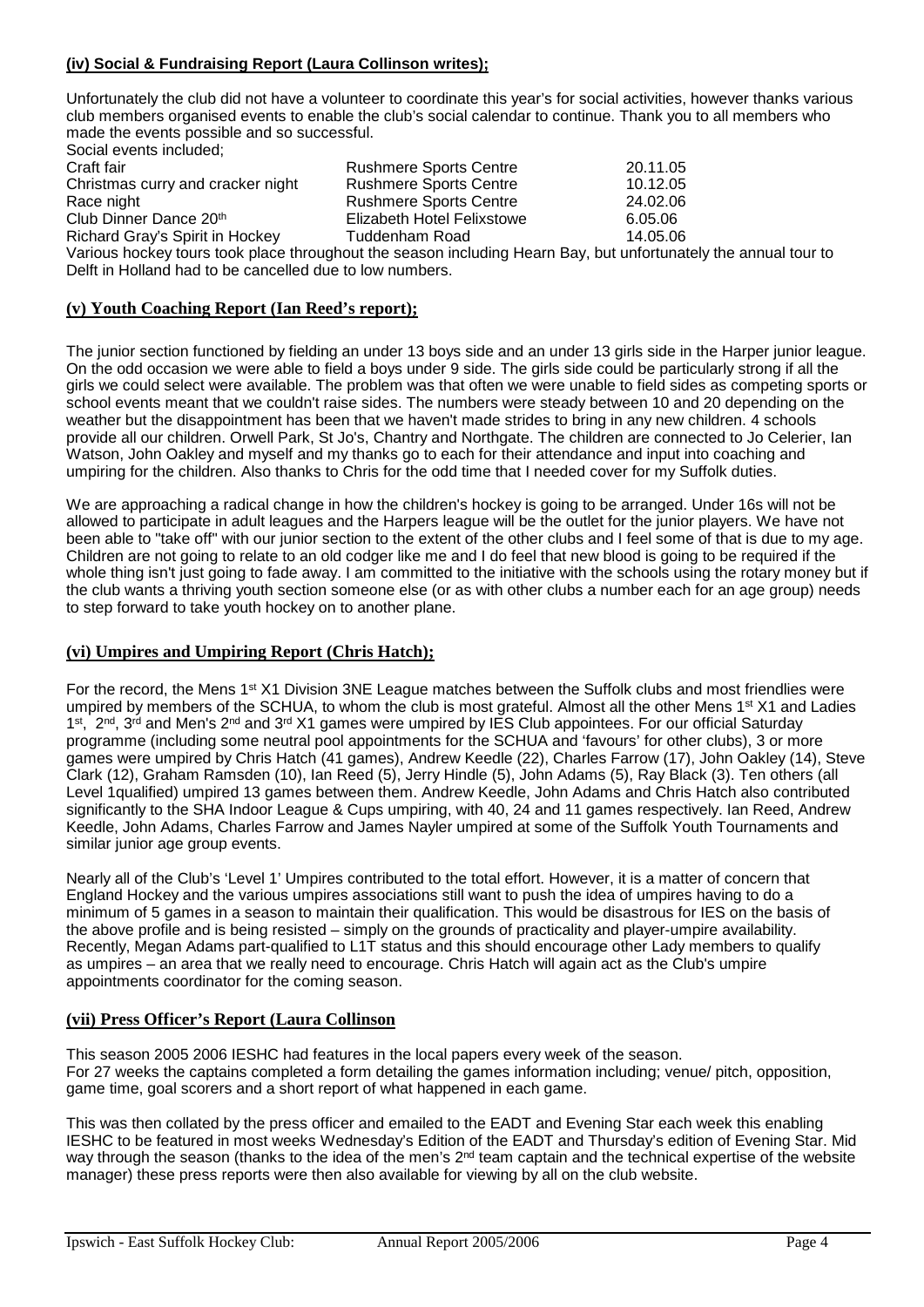During the season Andy Keedle the clubs "Official" photographer was out in all weathers snapping the quirky, agile, athletic or just plan mad activities of the IES players and other local clubs playing their hockey with passion and guts. During the last few weeks at the end of the season IES further developed their press activity and submitted photos by Andy as well as the match reports. One week alone IES had a full double page spreads with IES headlines, write ups and multiple photos.

What a great season we have really got IES on the press map 2005 2006 - Thank you to the captains and Andy for their massive input in this great season.

# **Review of the 2005/06 season – with Captain's reports or Editor's comments:**

### **The Mens 1st X1 (Steven Farrow writes)**

This turned out to be very successful season for the Mens 1sts, as 1st place and promotion from Div 3NE was to prove. The team was very well motivated and managed by Steve Farrow (Jaffa) and Guy Marshlain throughout and everybody seemed to enjoy the weekly challenge of striving for league promotion. The club welcomed some new players and some player back to the 1sts squad. Availability was good through out the season meaning the side had a core squad for the season

The season started full of confidence with the strong squad that formed. Confidence was high after the first four friendly games of the season. Wining two, drawing one and losing one so a strong Norwich City 2nds. In the league the team went through the first half of the season winning every game. Scoring a total of 62 goals in 11 games, and only conceding 15 goals. After the Christmas break the team came back full of confidence, but drew the first two league games. This was soon rectified and the side returned to winning form, winning the rest of the games in the second half of the season. Scoring on total this year 107 league goals and only conceding 35 goals. The side averaged nearly 5 goals a game and conceding an average of only 1.5 goals per game.

The side continued to enjoy their hockey and socialised well throughout the season.

#### **Ladies 1st X1 (Editor's report)**

After relegation from East Div 1, this was to be a season of consolidation and rebuilding. Early season Friendly successes included wins over Ipswich 2<sup>nd</sup> and Harleston 3<sup>rd</sup> but the League season got off to a disappointing start with a 0-1 loss to Yarmouth. Things improved with decisive wins over Haverhill, Harleston 3<sup>rd</sup>, Bury 2<sup>nd</sup> and Ipswich 3<sup>rd</sup> but these were interspersed with losses to the division's leading contenders Colchester and UEA to leave the side upper mid-table but clearly off the promotion pace by the Christmas break. Another win over Harleston, revenge over Yarmouth and a solid defeat of Old Buckenham were the highlights of the reverse games but 5 league defeats and a draw saw a gentle decline to a final 6<sup>th</sup> place from 10 in the division. Positives included the emergence of some young players and the positive goal difference over the season. Squad stability was good and the coaching of Deb Godfrey and Andrew Keedle is gratefully acknowledged. We need to build on the achievements of this season to push to be among the contenders in 06/07.

#### **Mens 2nd X1 results (Jason Pettit writes)**

The men's second team this year were under new captaincy bringing new drive and ambition to the team, they also began a new adventure after being moved into the North East division facing new challenges and teams. The second team in previous years had struggled but this year they turned a corner and with a few new faces mixed with some more experienced ones, the team had a good mix which showed on the pitch. Undefeated in our first 4 games' scoring 10 goals was a good start to the season with our main objective not to be relegated for a consecutive season and we were off to a good start. By the half way point we had won 7, drawn  $\overline{1}$  and lost 2, this was a great start to the season and spirits were high within the team.

After the Christmas break we started off slowly with two losses and a draw but soon got back to our wining ways with three wins on the trot, by this point we were top of the league looking to secure second spot but we failed to win our next match. Lady luck was shinning on us with the other results going our way meaning we had guaranteed second place with one game left.

We were away for the last game of the season against league champions Lowestoft Town with both teams having confirmed their promotion already this season into 3NE. Both teams could relax and play entertaining hockey but I think we took our foot of the pedal to much and were soon 2-0 down. But were awarded a penalty flick which Neil Slade stepped up to take, but this was well saved by the Lowestoft keeper. Just before half-time we pulled one back from a well taken short corner, which was slotted home by Peter Day. During the halftime team talk the captain spoke of enjoying the second half with nothing riding on the game apart from pride as both teams would meet again next season. The second half Lowestoft started their goal rush early, but IES managed to respond with another goal before Lowestoft scored another and another and another. It looked like the celebration drinks before the match had taken their toll on us and we never really looked like getting back in the game. IES made their way home visiting a number of public houses to celebrate their promotion after a fantastic season and drown away the 8-2 thrashing by Lowestoft.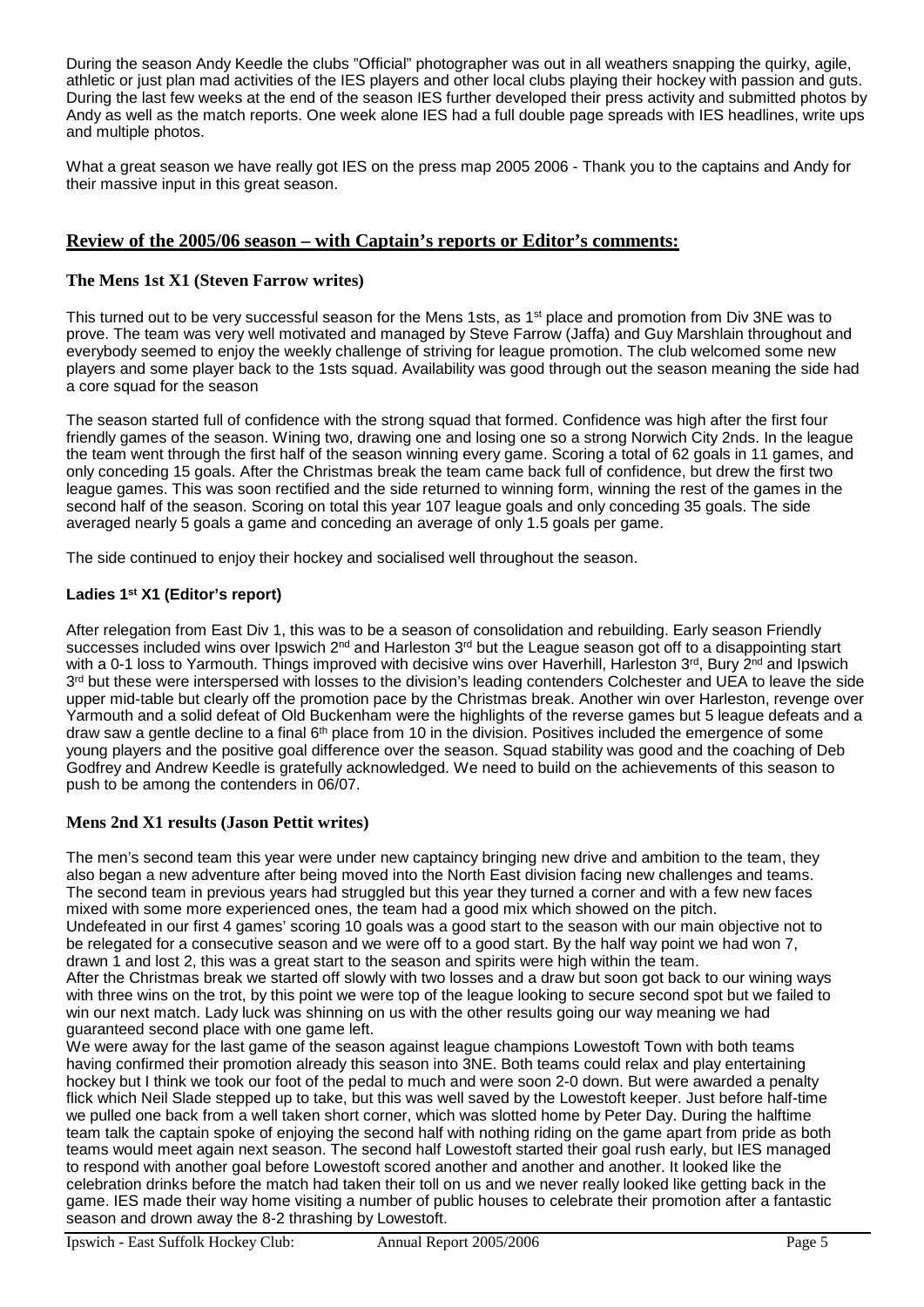As a team we have had a fantastic season, spirits have been high and everyone has enjoyed their hockey. I would like to thank to everyone who played for the 2<sup>nds</sup> this season. We have played some good hockey and will be back next year looking to do well in Div 3NE but most of all to enjoyed our hockey and build on a great 05/06 season.

# **Ladies 2nd X1 (Sue Nunn writes)**

Another good season comes to a close for the IES ladies seconds. Our final position in the league was 3rd but at times during the course of the season we were pushing for promotion which was heady stuff! With a good regular core of players we were able to maintain continuity and also bring some of the younger players through which bodes well for the future. When we played well our game was flowing and we built up attacks with ease. However, it has to be said there were games when stringing two passes together seemed impossible! A good team spirit has always been present in the ladies seconds and this year was no exception. Thanks must go to Cath Cook, our captain, for her decisive and fair leadership and also to Peter Elsom for his contributions from the side of the pitch. Thanks also to all the umpires who gave up part of their weekends to enable us to play. Hopefully the team will build on this year's success and go from strength to strength.

# **Mens 3rd X1 (Hugh Rowland writes)**

Finding ourselves in the south-east league on sufferance and by special plea, while our club colleagues travelled north, we felt we had a point to prove. At the start of the season, we would have felt it a job well done if we had finished mid table, shunning both promotion and relegation. Getting the plot spoiler out of the way at the beginning of this piece, that is exactly what we achieved and I have to report that we find ourselves well satisfied with our efforts.

The story of our season really commences with a most enjoyable June garden party chez Ray and Wendy Black. Two weeks later, we were devastated to discover that one of our band had been caught up in the senseless underground attack on  $1<sup>st</sup>$  July. Richard Gray left a wife and two young children and it is fair to say that not a game went by this season without some comment being passed among us which assured that Richard might be gone but that he was far from forgotten.

The beginning of the season is best consigned to history as a series of defeats stretched through the friendlies to the first five league games. We were not down hearted. There were signs of improvement and we knew that reinforcements were just over the hill. Sure enough, our form improved and we commenced a run of victories which lasted well in to the second half of the season. We won games that we should not have won and, occasionally (proving that old habits die hard), we lost games that we should not have lost – including the final game of the season (although it has to be said that the pain of defeat was eased by wrapping up no less than two pubs of the year in the post match warm down!).

It is, of course, invidious to single out any individual for mention, but it would be churlish not to mention some performances of real merit and we have been especially indebted to Jerry Hindle, Guy Whiting and Graham Bendall whose strength and determination have literally carved out some results against the odds this season. Additionally, we were all delighted to see the return of Martin Wood - who had clearly announced his departure at the end of last season in a desperate move to secure player of the year (it worked!) – who showed that the art of jaw dropping goal scoring was not dead. But player of the season this year had to go to Barrie Whelpton whose uncanny knack of being in the right place at the right time must have made him a nightmare to defend against and contributed to his not insignificant goal tally.

This report would not be complete without a word on the Veterans Cup. Being bundled unceremoniously out of the competition in the first round, we progressed to the third round of the plate and faced Basingstoke away on a snowy day in March. Having drawn a supremely competitive game, Dave Gooch faced no less than eleven penalty strokes in a penalty shoot out of the highest calibre. Beaten but far from disgraced, my thanks goes to all those who made significant individual sacrifices to play a game which will live long in all our memories (as will the hospitality of our more than generous hosts).

Finally, and to prove that all the best reports have a beginning, middle and an end, May saw some of us participating in a club mixed tournament in honour of Richard's memory. Those who participated in, and spectated at, that tournament will have been left in no doubt that what ever external forces, over which we have no control, may throw at us, the spirit of hockey is alive and kicking at IESHC.

# **Ladies 3rd X1 (Editor's Report)**

Shortly before the start of the season, we were looking into the abyss of not having enough players to fulfil our league commitments. Closure of the  $3^{rd}$  X1 would have been disastrous for the club but captain Kim Caley took a firm grip on the situation, and recruited enough players to both build a team and complete the league programme, finishing in a very creditable lower mid-table position. Only 2 league points were gained in during October but 3 wins and 2 draws in the 5 games up to the Christmas break put the team in a reasonable position and proved we could compete with anybody in the division.